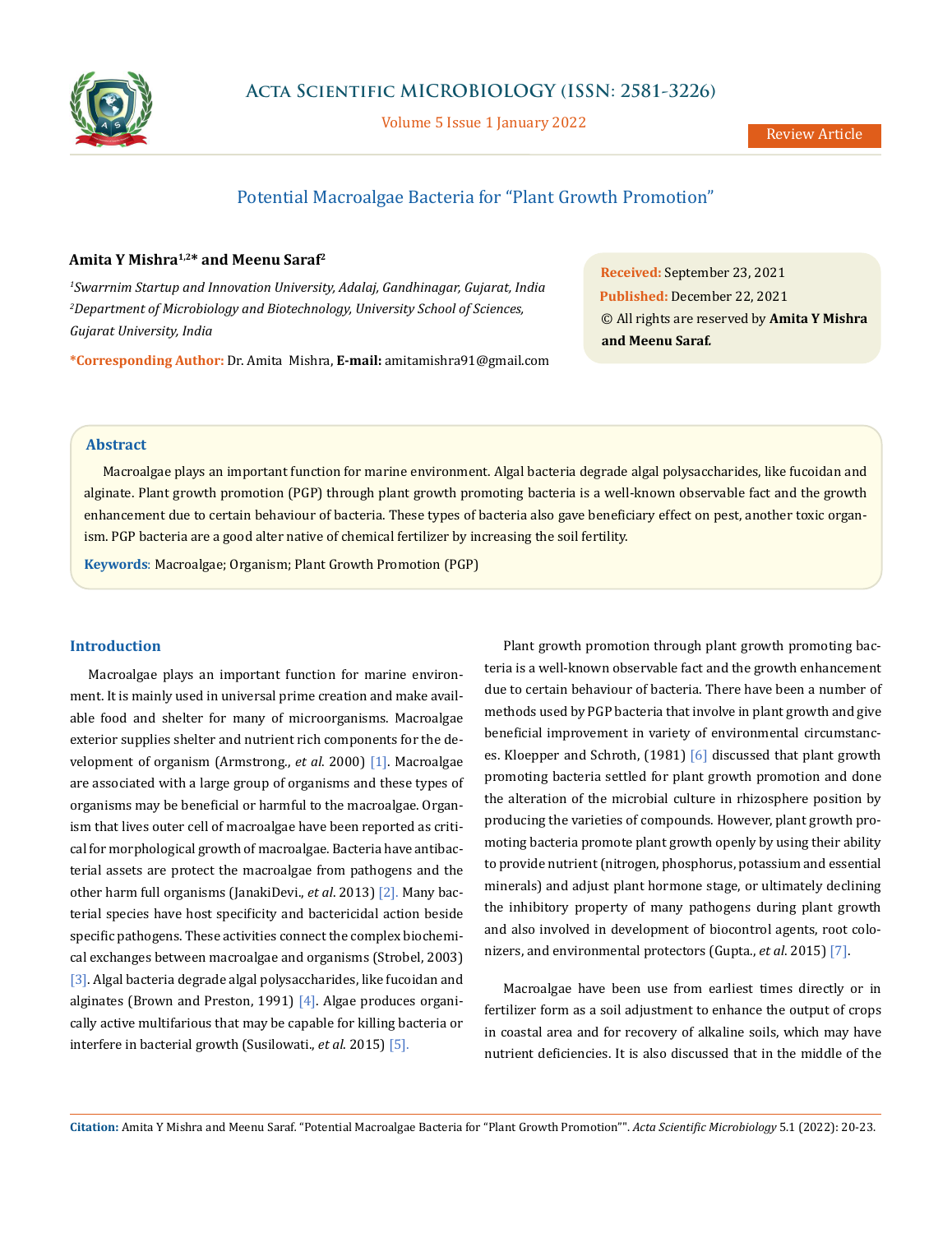first century, macroalgae had been in widely use (Craigie, 2011, [8] Dixit., *et al*. 2020 [9]). That reported the many benefits of macroalgae as resource organic bioactive compound and as fertilizer these wider purpose in the agricultural field (Van Alstyne, 2003) [10]. The purpose of micronutrients from different macroalgae, which have increases plant biomass due to high amount of zinc (Tuhy., *et al*. 2015, [11] and Spalding., *et al*. 2019 [12]). In new generation macroalgae fertilizer, it is use as organic fertilizers which are rich in nutrients and also promote faster generation of seeds, increase crop yields and stimulate pathogen resistance of many crops (Sathya., *et al*. 2010 [13]). The liquid fertilizers based on seaweed extracts, initially established are now successfully used as fertilizers in agriculture (Ciepiela., *et al*. 2016) [14].

Recently, marine macroalgae are not only applied as bio fertilizers but also for soil stabilizers (Arioli., *et al*. 2015) [15]. Temple and Bomke (1988) [16] noticed that fresh kelp has an excellent effect in fine-textured soil on crop growth and nutritional response. Fertilizers from macroalgae (Fucus, Laminaria¸ Ascophyllum, Sargassum etc.) are biodegradable, non-toxic, non-polluting and nonhazardous for human, animals and birds (Dhargalkar and Pereira, 2005) [17].

Mishra., *et al*. (2019) [18] reported a mixture of macroalgae released high quantities of organic compound and verities of nutrients especially they are very rich in NH4-, NO3 - and NO2-, and phosphate. Their growth incentive of okra was found after foliar function (Abbasi., *et al*. 2010), induction of amylase acitivity in barleywas reported by Rayorath., *et al*. (2008) [19], effect of *Ulva* on seed germination, growth parameters, pigment and carbohydrate content of wheat studied by Shahbazi., *et al*. (2015) [20], improvement of rice and maize growth by seaweed liquid (Singh., *et al*. 2015) [21], and also development of root and shoot span with enlarged numbers of leaves. Overall growth promotion was found of *Vigna* sp. by using different macroalgae as biofertilizers (Gopalakrishnan and Binumol, 2016)  $[22]$ . Treatment with a industrial extract from *Ascophyllum nodosom* pretentious the regulation of phytohormone biosynthesis and growth in *Arabidopsis* (Wally., *et al*. 2013) [23]. The initiation of cytokinin- activity in *Arabidopis thaliana* due to the application of extracts from brown macroalgae *Aqcophylum nodosum* reported by Khan., *et al*. (2011) [24]. Many diverse of macroalgae were studied as sources of bio fertilizers (Jayasinghe., *et al*. 2016) [25].

Recently, various cases have reported on antimicrobial compounds of macroalgae (Widowati., *et al*. 2014) [26]. Marine organisms are closely associated with algae. Many studies prove that bacteria linked with algae having the antibacterial activity reported by (Ali., *et al*. 2012) [27]. throughout the world, resistance bacteria have been clinically significant that antibiotics is a major factor of macroalgae.

Several studies have exposed the anti-bacterial properties in different macro-algae (Vandeplassche., *et al*. 2017) [28]. Algae living near the sea exterior are continually showing to ultraviolet rays and oxidation air that frequently direct to the development of free radicals and other oxidants. No damage has been seen because of oxidation in the arrangement of macroalgae and also proposed that they possess defence system against oxidation (Nabti and Hartmann, 2017) [29].

However, algae have the surface of many dissimilar strains of organisms which produce potentially active compounds. It would be an equally valuable association between algae and bacteria in which this associations based on the capability of algae to generate organic materials and oxygen that was used by organism and it is called then "symbiotic bacteria." In part of resistance the bacteria engage in significant role in preserve the strength of the host organism by the creation of bioactive secondary metabolites (Bhardwaj., *et al*. 2014) [30]. Macroalgae considered as source of bioactive multifarious, which produce a great range of secondary metabolites that characterized by a broad spectrum of biological actions. Complex with cytostatic, antiviral, antihelminthic, antifungal and antibacterial manners have been investigated in green algae, brown algae and red algae (Mohammadi and Hajeb, 2013) [29]. Macroalgae have been monitored widely for isolate which are used for life saving drugs or biologically dynamic substances all over the world (Nabti and Hartmann, 2017) [27].

### **Conclusion**

The chemical fertilizers intensification yield in agriculture and that are affluent and harm the environment. They reduce non-renewable energy via side effects, such as discharge out, and contaminating water basins, extinguishing micro-organisms and friendly insects, making the crop more susceptible to the attack of diseases, reducing soil fertility, thereby causing irretrievable damage to the overall system. The use of PGPR could be a better alternative to

**Citation:** Amita Y Mishra and Meenu Saraf*.* "Potential Macroalgae Bacteria for "Plant Growth Promotion"". *Acta Scientific Microbiology* 5.1 (2022): 20-23.

21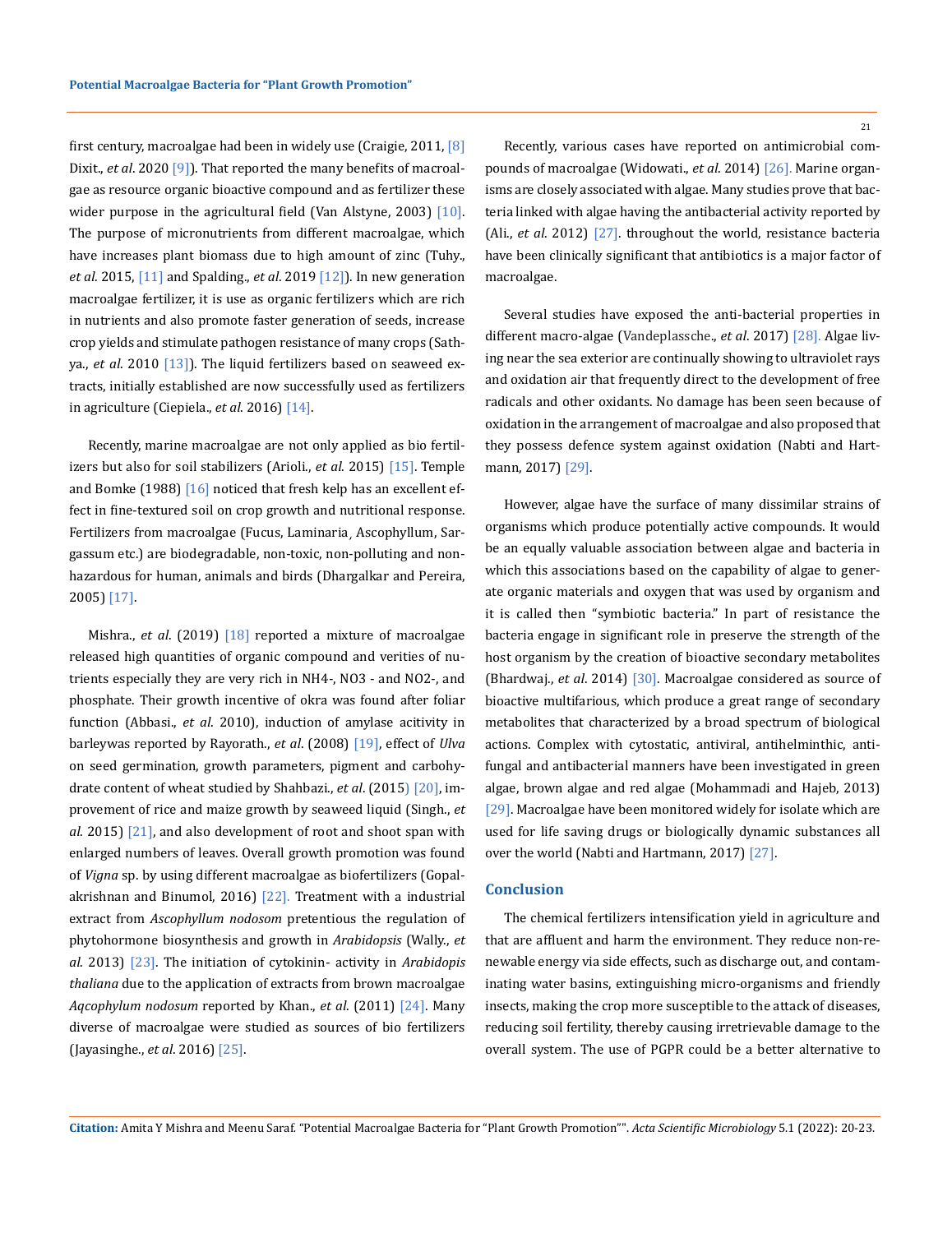chemical fertilizers. They are cost-effective, not detrimental to the environment and could easily be found.

# **Bibliography**

- 1. Armstrong E., *et al.* ["The abundance of heterotrophic protists](https://www.sciencedirect.com/science/article/abs/pii/S0272771499905772)  [associated with intertidal seaweeds".](https://www.sciencedirect.com/science/article/abs/pii/S0272771499905772) *Estuarine, Coastal and Shelf Science* [50.3 \(2000\): 415-424.](https://www.sciencedirect.com/science/article/abs/pii/S0272771499905772)
- 2. JanakiDevi V., *et al.* ["Antagonistic activity of seaweed associ](https://www.ijcmas.com/vol-2-12/V.JanakiDevi,%20et%20al.pdf)[ated bacteria against human pathogens".](https://www.ijcmas.com/vol-2-12/V.JanakiDevi,%20et%20al.pdf) *International Journal [of Current Microbiology and Applied Sciences](https://www.ijcmas.com/vol-2-12/V.JanakiDevi,%20et%20al.pdf)* 2.12 (2013): 140- [147.](https://www.ijcmas.com/vol-2-12/V.JanakiDevi,%20et%20al.pdf)
- 3. [Strobel GA. "Endophytes as sources of bioactive products".](https://pubmed.ncbi.nlm.nih.gov/12758283/) *Mi[crobes and Infection](https://pubmed.ncbi.nlm.nih.gov/12758283/)* 5.6 (2003): 535-544.
- 4. Susilowati R., *et al.* ["Isolation and characterization of bacteria](https://www.sciencedirect.com/science/article/pii/S1878029615000377)  [associated with brown algae Sargassum spp. from Panjang Is](https://www.sciencedirect.com/science/article/pii/S1878029615000377)[land and their antibacterial activities".](https://www.sciencedirect.com/science/article/pii/S1878029615000377) *Procedia Environmental Sciences* [23 \(2015\): 240-246.](https://www.sciencedirect.com/science/article/pii/S1878029615000377)
- 5. [Kloepper JW and Schroth MN. "Relationship of](https://www.apsnet.org/publications/phytopathology/backissues/Documents/1981Abstracts/Phyto71_1020.htm) *in vitro* antibio[sis of plant growth-promoting rhizobacteria to plant growth](https://www.apsnet.org/publications/phytopathology/backissues/Documents/1981Abstracts/Phyto71_1020.htm)  [and the displacement of root microflora".](https://www.apsnet.org/publications/phytopathology/backissues/Documents/1981Abstracts/Phyto71_1020.htm) *Phytopathology* [71.10 \(1981\): 1020-1024.](https://www.apsnet.org/publications/phytopathology/backissues/Documents/1981Abstracts/Phyto71_1020.htm)
- 6. Gupta G., *et al.* ["Plant growth promoting rhizobacteria \(PGPR\)](https://www.researchgate.net/publication/276440964_Plant_Growth_Promoting_Rhizobacteria_PGPR_Current_and_Future_Prospects_for_Development_of_Sustainable_Agriculture)  [current and future prospects for development of sustainable](https://www.researchgate.net/publication/276440964_Plant_Growth_Promoting_Rhizobacteria_PGPR_Current_and_Future_Prospects_for_Development_of_Sustainable_Agriculture)  agriculture". *[Journal of Microbial and Biochemical Technology](https://www.researchgate.net/publication/276440964_Plant_Growth_Promoting_Rhizobacteria_PGPR_Current_and_Future_Prospects_for_Development_of_Sustainable_Agriculture)*  [7.2 \(2015\): 096-102.](https://www.researchgate.net/publication/276440964_Plant_Growth_Promoting_Rhizobacteria_PGPR_Current_and_Future_Prospects_for_Development_of_Sustainable_Agriculture)
- 7. [Craigie JS. "Seaweed extract stimuli in plant science and ag](https://link.springer.com/article/10.1007/s10811-010-9560-4)riculture". *Journal of Applied Phycology* [23.3 \(2011\): 371-393.](https://link.springer.com/article/10.1007/s10811-010-9560-4)
- 8. Van Alstyne KL., *et al.* ["The effects of salinity on dimethyl sul](https://www.degruyter.com/document/doi/10.1515/BOT.2003.033/html)[foniopropionate production in the green alga Ulva fenestrata](https://www.degruyter.com/document/doi/10.1515/BOT.2003.033/html)  [Postels et Ruprecht \(Chlorophyta\)".](https://www.degruyter.com/document/doi/10.1515/BOT.2003.033/html) *Botanica Marina* 46.4 [\(2003\): 350-356.](https://www.degruyter.com/document/doi/10.1515/BOT.2003.033/html)
- 9. Tuhy Ł., *et al.* ["New Micronutrient Fertilizer Biocomponents](http://www.pjoes.com/New-Micronutrient-Fertilizer-Biocomponents-Based-on-Seaweed-Biomass,50721,0,2.html)  Based on Seaweed Biomass". *[Polish Journal of Environmental](http://www.pjoes.com/New-Micronutrient-Fertilizer-Biocomponents-Based-on-Seaweed-Biomass,50721,0,2.html)  Studies* [24.5 \(2015\).](http://www.pjoes.com/New-Micronutrient-Fertilizer-Biocomponents-Based-on-Seaweed-Biomass,50721,0,2.html)
- 10. Sathya B., *et al.* ["Influence of seaweed liquid fertilizer on the](https://www.researchgate.net/publication/348047920_Influence_of_Seaweed_Liquid_Fertilizer_on_the_Growth_and_Biochemical_Composition_of_Legume_Crop_Cajanus_cajan_L_Millsp)  [growth and biochemical composition of legume crop, Cajanus](https://www.researchgate.net/publication/348047920_Influence_of_Seaweed_Liquid_Fertilizer_on_the_Growth_and_Biochemical_Composition_of_Legume_Crop_Cajanus_cajan_L_Millsp)  cajan". *[Journal of Phytology](https://www.researchgate.net/publication/348047920_Influence_of_Seaweed_Liquid_Fertilizer_on_the_Growth_and_Biochemical_Composition_of_Legume_Crop_Cajanus_cajan_L_Millsp)* (2010).
- 11. Ciepiela GA., *et al.* ["The effect of seaweed Ecklonia maxima](https://pubmed.ncbi.nlm.nih.gov/26408121/) [extract and mineral nitrogen on fodder grass chemical com](https://pubmed.ncbi.nlm.nih.gov/26408121/)position". *[Environmental Science and Pollution Research](https://pubmed.ncbi.nlm.nih.gov/26408121/)* 23.3 [\(2016\): 2301-2307.](https://pubmed.ncbi.nlm.nih.gov/26408121/)
- 12. Arioli T., *et al.* ["Applications of seaweed extracts in Australian](https://link.springer.com/article/10.1007/s10811-015-0574-9) [agriculture: past, present and future".](https://link.springer.com/article/10.1007/s10811-015-0574-9) *Journal of Applied Phycology* [27.5 \(2015\): 2007-2015.](https://link.springer.com/article/10.1007/s10811-015-0574-9)
- 13. [Temple WD and Bomke AA. "Effects of kelp \(](https://link.springer.com/article/10.1007/BF02376785)*Macrocystis integrifolia*[\). on soil chemical properties and crop response".](https://link.springer.com/article/10.1007/BF02376785) *Plant and Soil* [105.2 \(1988\): 213-222.](https://link.springer.com/article/10.1007/BF02376785)
- 14. [Dhargalkar VK and Pereira N. "Seaweed: promising plant of](http://www.aquacase.org/other_information/docs/Seaweed%20-%20promising%20plant%20of%20the%20century.PDF) [the millennium" \(2005\).](http://www.aquacase.org/other_information/docs/Seaweed%20-%20promising%20plant%20of%20the%20century.PDF)
- 15. Mishra A., *et al.* ["Multi Facilitated Activation of Endophytic](https://www.researchgate.net/publication/349289742_Multi_Facilitated_Activation_of_Endophytic_Bacteria_Isolated_from_Macroalgae) [Bacteria Isolated from Macroalgae".](https://www.researchgate.net/publication/349289742_Multi_Facilitated_Activation_of_Endophytic_Bacteria_Isolated_from_Macroalgae) *Advance in Bioresearch* [10.4 \(2019\).](https://www.researchgate.net/publication/349289742_Multi_Facilitated_Activation_of_Endophytic_Bacteria_Isolated_from_Macroalgae)
- 16. Abbasi FF., *et al.* ["Growth and yield of okra under foliar appli](https://www.researchgate.net/publication/263505108_Growth_and_yield_of_okra_under_foliar_application_of_some_new_multinutrient_fertilizer_products)[cation of some new multinutrient fertilizer products".](https://www.researchgate.net/publication/263505108_Growth_and_yield_of_okra_under_foliar_application_of_some_new_multinutrient_fertilizer_products) *Pakistan [Journal of Agriculture, Agricultural Engineering and Veterinary](https://www.researchgate.net/publication/263505108_Growth_and_yield_of_okra_under_foliar_application_of_some_new_multinutrient_fertilizer_products) Science*[s 26.2 \(2010\): 11-18.](https://www.researchgate.net/publication/263505108_Growth_and_yield_of_okra_under_foliar_application_of_some_new_multinutrient_fertilizer_products)
- 17. Rayorath P., *et al.* "Extracts of the brown seaweed *Ascophyllum nodosum* induce gibberellic acid (GA 3. -independent amylase activity in barley". *Journal of Plant Growth Regulation* 27.4 (2008): 370-379.
- 18. Shahbazi F., *et al.* ["Effect of seaweed extracts on the growth](https://www.semanticscholar.org/paper/Effect-Of-Seaweed-Extracts-On-The-Growth-And-Of-Shahbazi-Seyyed/e6db0a6d3f47742fa15732cdca2bf10f42006d00) [and biochemical constituents of wheat".](https://www.semanticscholar.org/paper/Effect-Of-Seaweed-Extracts-On-The-Growth-And-Of-Shahbazi-Seyyed/e6db0a6d3f47742fa15732cdca2bf10f42006d00) *International Journal [of Agriculture and Crop Sciences](https://www.semanticscholar.org/paper/Effect-Of-Seaweed-Extracts-On-The-Growth-And-Of-Shahbazi-Seyyed/e6db0a6d3f47742fa15732cdca2bf10f42006d00)* 8.3 (2015): 283.
- 19. Singh RP., *et al.* ["Antimicrobial compounds from seaweeds](https://pubmed.ncbi.nlm.nih.gov/25549621/)associated bacteria and fungi". *[Applied Microbiology and Bio](https://pubmed.ncbi.nlm.nih.gov/25549621/)technology* [99.4 \(2015\): 1571-1586.](https://pubmed.ncbi.nlm.nih.gov/25549621/)
- 20. [Gopalakrishnan CN and Binumol T. "Preliminary studies on](https://www.researchgate.net/publication/293014370_Preliminary_studies_on_the_eff_ect_of_bioactive_substances_of_Hypnea_musciformis_Wulf_Lamour_on_the_growth_of_seedlings_in_green_gram_Vigna_radiata_L) [the effect of bioactive substances of Hypnea musciformis](https://www.researchgate.net/publication/293014370_Preliminary_studies_on_the_eff_ect_of_bioactive_substances_of_Hypnea_musciformis_Wulf_Lamour_on_the_growth_of_seedlings_in_green_gram_Vigna_radiata_L) [\(Wulf\) Lamour. on the growth of seedlings in green gram, Vi](https://www.researchgate.net/publication/293014370_Preliminary_studies_on_the_eff_ect_of_bioactive_substances_of_Hypnea_musciformis_Wulf_Lamour_on_the_growth_of_seedlings_in_green_gram_Vigna_radiata_L)gna radiata L". *[Journal of Phytology](https://www.researchgate.net/publication/293014370_Preliminary_studies_on_the_eff_ect_of_bioactive_substances_of_Hypnea_musciformis_Wulf_Lamour_on_the_growth_of_seedlings_in_green_gram_Vigna_radiata_L)* (2016): 1-6.
- 21. Wally OS., *et al.* ["Regulation of phytohormone biosynthesis](https://link.springer.com/article/10.1007/s00344-012-9301-9) [and accumulation in Arabidopsis following treatment with](https://link.springer.com/article/10.1007/s00344-012-9301-9) [commercial extract from the marine macroalga](https://link.springer.com/article/10.1007/s00344-012-9301-9) *Ascophyllum nodosum*". *[Journal of Plant Growth Regulation](https://link.springer.com/article/10.1007/s00344-012-9301-9)* 32.2 (2013): [324-339.](https://link.springer.com/article/10.1007/s00344-012-9301-9)

**Citation:** Amita Y Mishra and Meenu Saraf*.* "Potential Macroalgae Bacteria for "Plant Growth Promotion"". *Acta Scientific Microbiology* 5.1 (2022): 20-23.